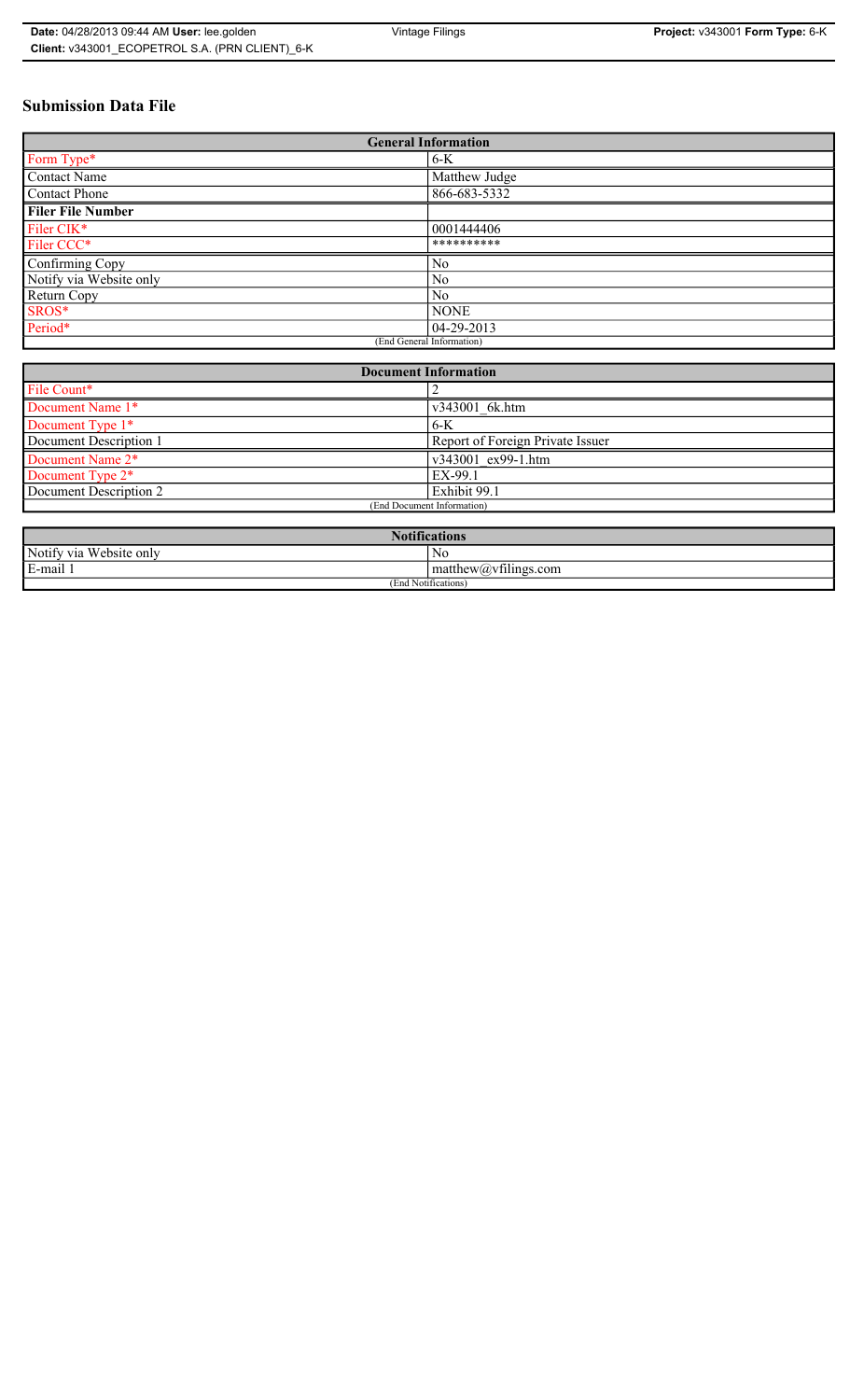### **SECURITIES AND EXCHANGE COMMISSION Washington, D.C. 20549**

### **FORM 6-K REPORT OF FOREIGN PRIVATE ISSUER PURSUANT TO RULE 13a-16 OR 15d-16 OF THE SECURITIES EXCHANGE ACT OF 1934**

April, 2013

Commission File Number: 333-153452

**ECOPETROL S.A.**

*(Exact name of registrant as specified in its Charter)*

Carrera 7 No. 37 – 69 BOGOTA – COLOMBIA

*(Address of registrant's principal executive offices)*

Indicate by check mark whether the registrant files or will file annual reports under cover Form 20-F or Form 40-F.

Form 20-F  $\boxtimes$  Form 40-F  $\Box$ 

Indicate by check mark if the registrant is submitting the Form 6-K in paper as permitted by Regulation S-T Rule 101(b)(1):

 $Yes$   $\Box$   $No$   $X$ 

Indicate by check mark if the registrant is submitting the Form 6-K in paper as permitted by Regulation S-T Rule 101(b)(7):

 $Yes$   $\Box$   $No$   $X$ 

Indicate by check mark whether by furnishing the information contained in this Form, the registrant is also thereby furnishing the information to the Commission pursuant to Rule 12g3-2(b) under the Securities Exchange Act of 1934.

 $Yes$   $\square$ 

If "Yes" is marked, indicate below the file number assigned to the registrant in connection with Rule 12g3-2(b): 82- N/A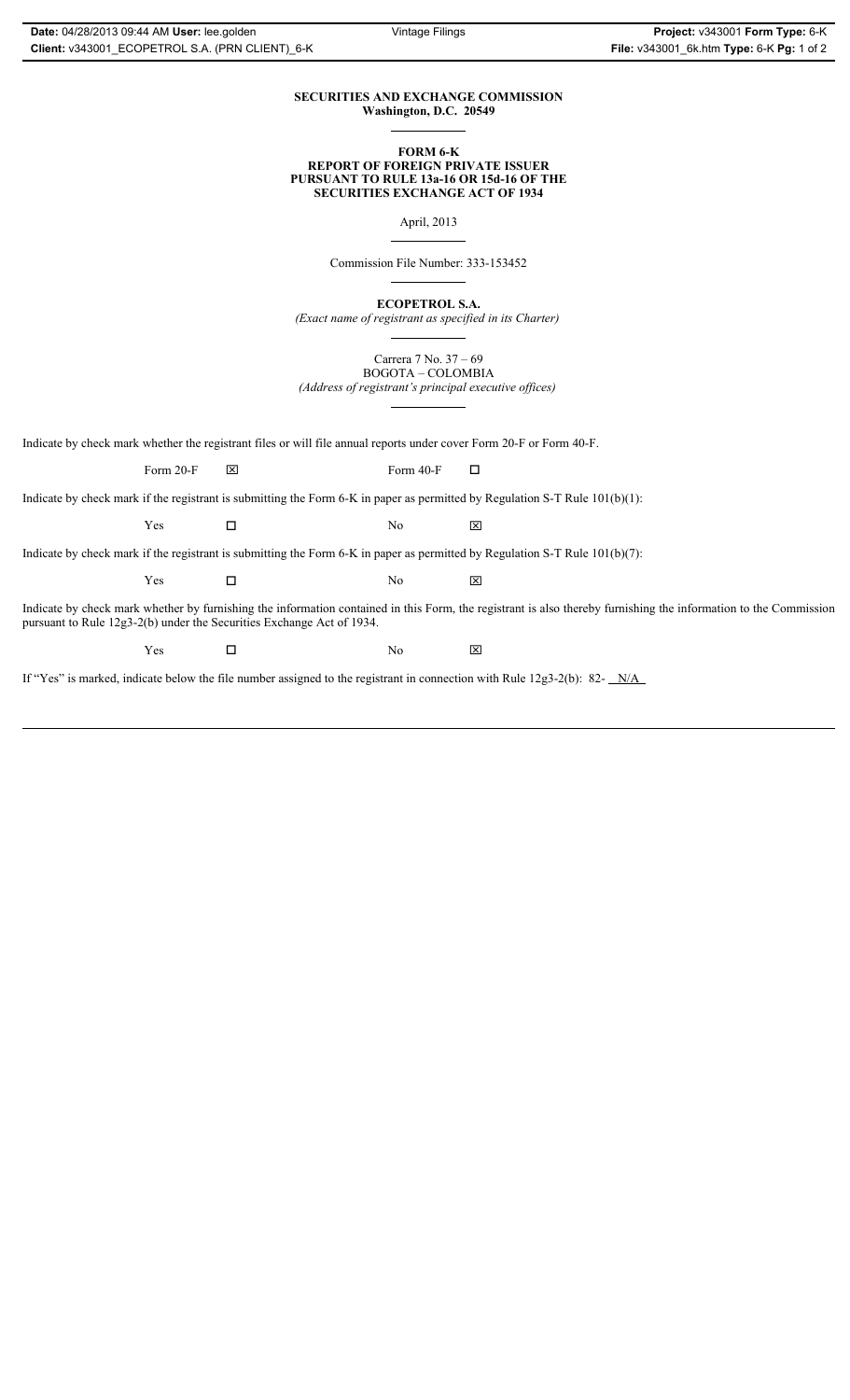## SIGNATURE

Pursuant to the requirements of the Securities Exchange Act of 1934, the Registrant has duly caused this report to be signed on its behalf by the undersigned, thereto duly authorized.

Date: April 29, 2013

Ecopetrol S.A.

By: /s/ Adriana M. Echeverri

Name: Adriana M. Echeverri Title: Chief Financial Officer